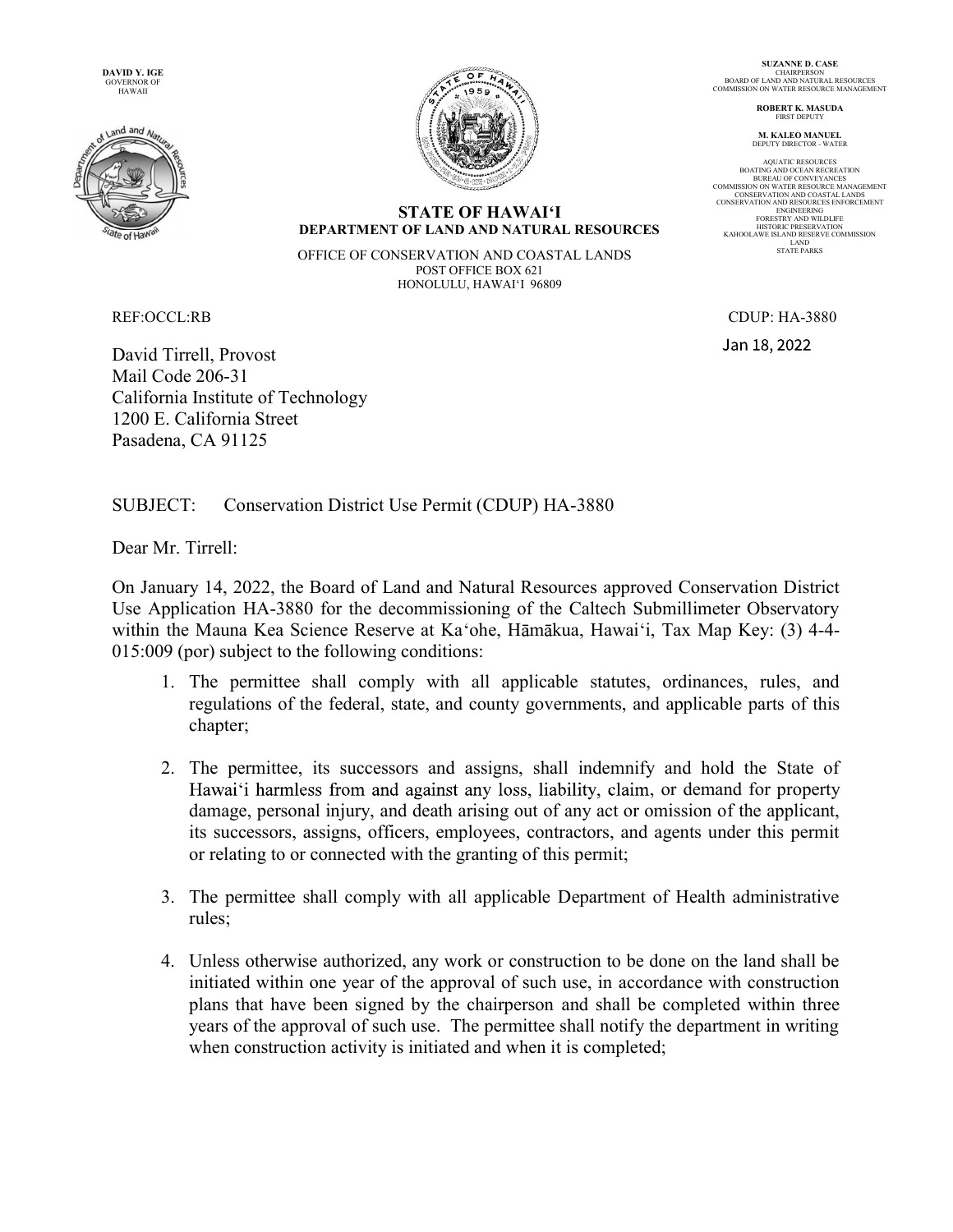- 5. Prior to the start of construction activities, the applicant shall forward to the SHPD, for review and acceptance, the archaeological monitoring plan (AMP);
- 6. The permittee shall provide the OCCL a yearly site restoration monitoring report for the three (3) years of restoration monitoring;
- 7. All representations relative to mitigation and Best Management Practices set forth in the accepted application and environmental assessment or impact statement for the proposed use are incorporated as conditions of the permit;
- 8. The permittee shall plan to minimize the amount of dust generating materials and activities. Material transfer points and on-site vehicular traffic routes shall be centralized. Dusty equipment shall be located in areas of least impact. Dust control measures shall be provided during weekends, after hours and prior to daily start-up of project activities. Dust from debris being hauled away from the project site shall be controlled;
- 9. The permittee shall notify the Office of Conservation and Coastal Lands (OCCL) in writing prior to the initiation and upon completion of the project;
- 10. Should historic remains such as artifacts, burials or concentration of charcoal be encountered during construction activities, work shall cease immediately in the vicinity of the find, and the find shall be protected from further damage. The contractor shall immediately contact SHPD (808-692-8015), which will assess the significance of the find and recommend an appropriate mitigation measure, if necessary;
- 11. The permittee shall utilize Best Management Practices for the proposed project;
- 12. The permittee understands and agrees that the permit does not convey any vested right(s) or exclusive privilege;
- 13. In issuing the permit, the department and board have relied on the information and data that the permittee has provided in connection with the permit application. If, subsequent to the issuance of the permit such information and data prove to be false, incomplete, or inaccurate, this permit may be modified, suspended, or revoked, in whole or in part, and the department may, in addition, institute appropriate legal proceedings;
- 14. Where any interference, nuisance, or harm may be caused, or hazard established by the use, the permittee shall be required to take measures to minimize or eliminate the interference, nuisance, harm, or hazard;
- 15. Obstruction of public roads, trails, and pathways shall be avoided or minimized. If obstruction is unavoidable, the permittee shall provide alternative roads, trails, or pathways acceptable to the department;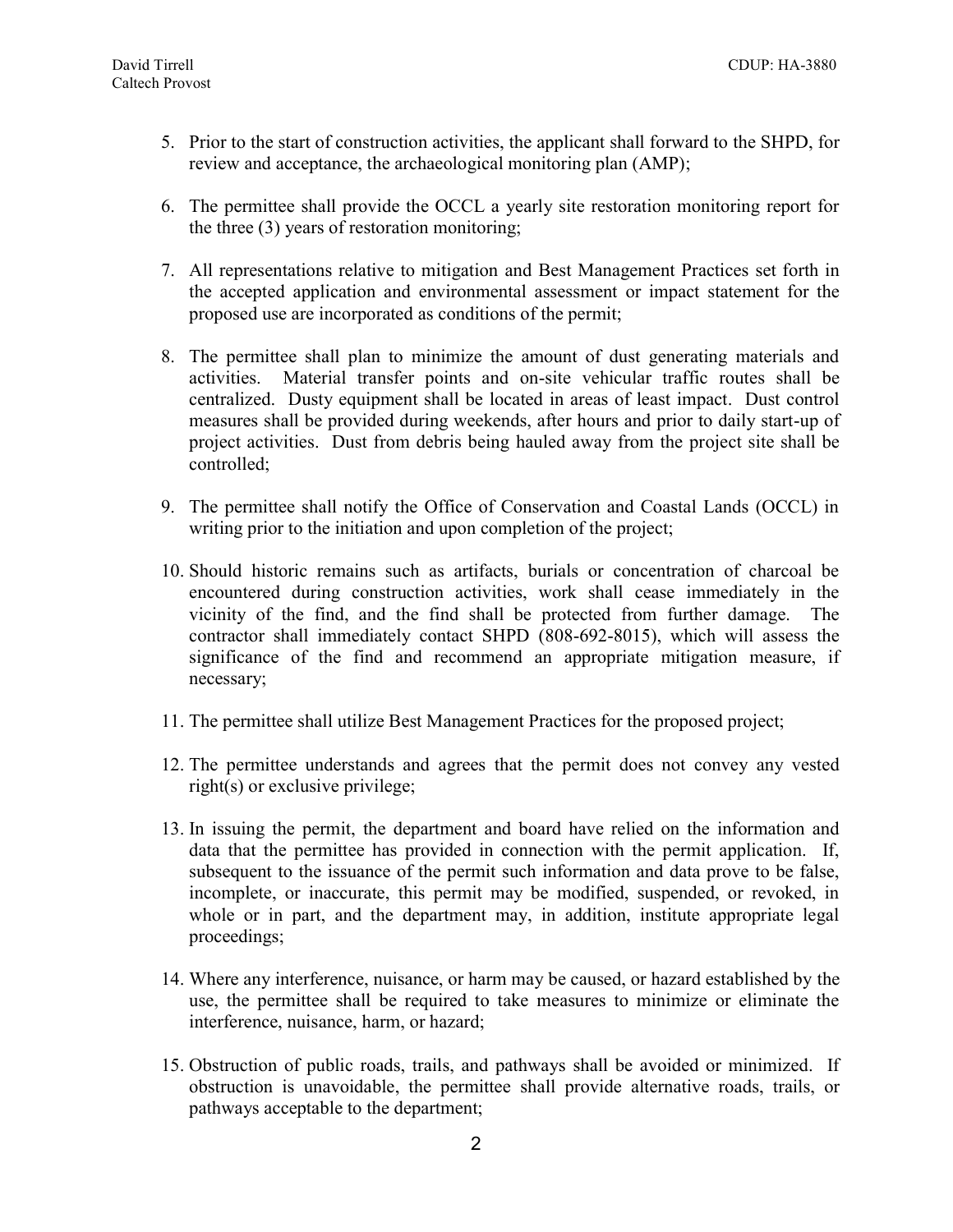- 16. During construction, appropriate mitigation measures shall be implemented to minimize impacts to off-site roadways, utilities, and public facilities;
- 17. The permittee shall obtain a county building or grading permit or both for the use prior to final construction plan approval by the department;
- 18. Artificial light from exterior lighting fixtures, including but not limited to floodlights, uplights, or spotlights used for decorative or aesthetic purposes, shall be prohibited if the light directly illuminates or is directed to project across property boundaries toward the shoreline and ocean waters, except as may be permitted pursuant to section 205A-71, HRS. All exterior lighting shall be shielded to protect the night sky;
- 19. The permittee shall avoid nighttime construction during the seabird fledging period of September 15 through December 15;
- 20. The permittee shall not use barbed wire for fencing;
- 21. The permittee shall ensure that all project vehicles, machinery, and equipment shall be cleaned, inspected by its user, and found free of mud, dirt, debris, and invasive species;
- 22. The permittee acknowledges that the approved work shall not hamper, impede, or otherwise limit the exercise of traditional, customary, or religious practices of native Hawaiians in the immediate area, to the extent the practices are provided for by the Constitution of the State of Hawai'i, and by Hawai'i statutory and case law;
- 23. Other terms and conditions as may be prescribed by the Chairperson; and
- 24. Failure to comply with any of these conditions shall render this Conservation District Use Permit void under Chapter 13-5, as determined by the chairperson or board.

Please acknowledge receipt of this approval, with the above noted conditions, in the space provided below. Please sign two copies. Retain one and return the other within thirty (30) days. Should you have any questions on any of these conditions, contact Rachel Beasley at (808) 798- 6481.

Sincerely,

S Michael Cain

Michael Cain, Acting Administrator Office of Conservation and Coastal Lands